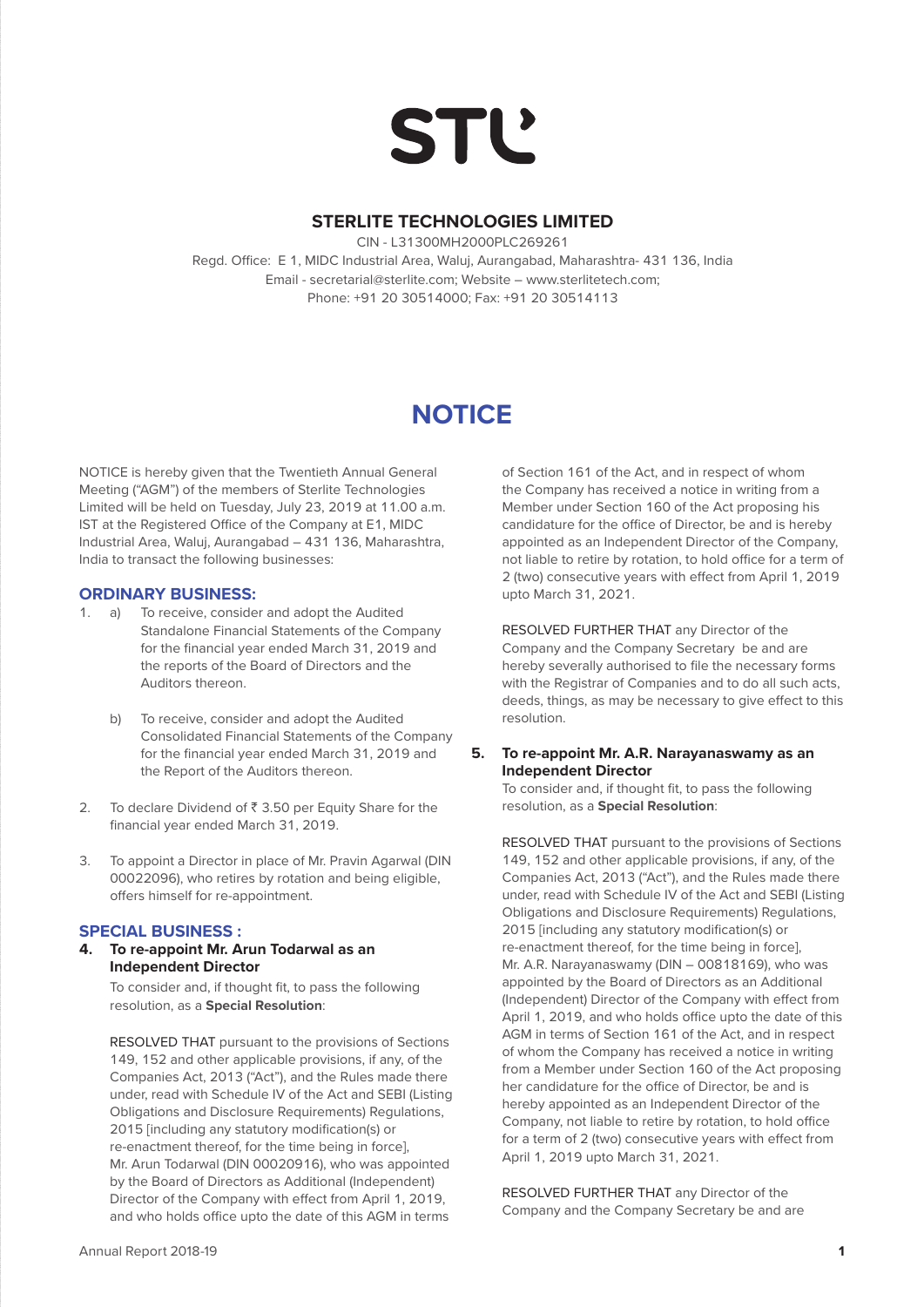hereby severally authorised to file the necessary forms with the Registrar of Companies and to do all such acts, deeds, things, as may be necessary to give effect to this resolution."

#### **6. To approve remuneration of Cost Auditor**

 To consider and, if thought fit, to pass the following resolution, as an Ordinary Resolution:

 RESOLVED THAT pursuant to provisions of Section 148 and other applicable provisions, if any, of the Companies Act, 2013 read with Rule 14 of Companies (Audit and Auditors) Rules, 2014 [including any statutory modification(s) or re-enactment thereof, for the time being in force], approval of the Company be and is hereby accorded to payment of remuneration of  $\bar{z}$  1,10,000/- plus applicable taxes, and reimbursement of actual travel and out-of-pocket expenses, if any, to Mr. Kiran Naik, Cost Accountant (Registration Number 10927) for audit of the cost records of the Company for the Financial Year 2019-20.

 RESOLVED FURTHER THAT the Board of Directors of the Company and/or the Audit Committee be and is hereby authorised to do all acts and take all such steps as may be necessary, proper or expedient to give effect to this resolution.

**7. Raising of the funds through Qualified Institutional Placement (QIP) / External Commercial Borrowings (ECBs) with rights of conversion into Shares / Foreign Currency Convertible Bonds (FCCBs) / American Depository Receipts (ADRs) / Global Depository Receipts (GDRs) /Optionally or Compulsorily Convertible Redeemable Preference Shares (OCPs/CCPs) etc. pursuant to Section 62 of Companies Act, 2013**

 To consider and, if thought fit, to pass the following resolution, as a **Special Resolution**:

 "**RESOLVED THAT** pursuant to the provisions of Sections 23, 42, 62(1)(a), 62(1)(c), 71, 179 and other applicable provisions, if any, of the Companies Act, 2013 ("**Companies Act**"), the Companies (Prospectus and Allotment of Securities) Rules, 2014, the Companies (Share Capital and Debentures) Rules, 2014 and other applicable rules made thereunder (including any amendment(s), statutory modification(s) or re-enactment thereof), the provisions of the Memorandum of Association and the Articles of Association of the Company and in accordance with the Securities and Exchange Board of India (Issue of Capital and Disclosure Requirements) Regulations, 2018, as amended ("**SEBI Regulations**"), the Securities and Exchange Board of India (Listing Obligations and Disclosure Requirements) Regulations, 2015, as amended ("**SEBI Listing Regulations**"), the listing agreements entered into by the Company with BSE Limited and National Stock Exchange of India Limited ("**Stock Exchanges**") on which the equity shares having

face value of ` 2/- each of the Company ("**Equity Shares**") are listed, the provisions of the Foreign Exchange Management Act, 1999 and rules and regulations framed there under, as amended, including the Foreign Exchange Management (Transfer or Issue of Security by a Person Resident Outside India) Regulations, 2017, as amended, the Foreign Exchange Management (Transfer or Issue of Any Foreign Security) Regulations, 2004, as amended, the Issue of Foreign Currency Convertible Bonds and Ordinary Shares (Through Depository Receipt Mechanism) Scheme, 1993, as amended, the Depository Receipts Scheme, 2014, as amended, the extant Consolidated FDI Policy issued by the Department for Promotion of Industry and Internal Trade, Ministry of Commerce and Industry, Government of India, the Securities and Exchange Board of India (Issue and Listing of Debt Securities) Regulations, 2008, as amended, (the "**Debt Listing Regulations**"), the Reserve Bank of India Master Directions on Foreign Investment in India, 2018 and subject to other applicable rules, regulations and guidelines issued by the Ministry of Corporate Affairs ("**MCA**"), the relevant Registrar of Companies, Securities and Exchange Board of India ("**SEBI**"), Reserve Bank of India ("**RBI**"), Government of India ("**GoI**"), Stock Exchanges and / or any other competent authorities (herein referred to as "**Applicable Regulatory Authorities**"), from time to time and to the extent applicable, and subject to such approvals, permissions, consents and sanctions as may be necessary or required from the Applicable Regulatory Authorities in this regard and further subject to such terms and conditions or modifications as may be prescribed or imposed by any or all of them while granting any such approvals, permissions, consents and / or sanctions, which may be agreed to by the Board of Directors of the Company ("**Board**", which term shall include any committee thereof which the Board may have constituted or may hereinafter constitute to exercise its powers including the powers conferred by this resolution), consent, authority and approval of the Members of the Company, be and is hereby accorded to the Board and the Board be and is hereby authorised to create, offer, issue and allot (including with provisions for reservations on firm and/ or competitive basis, or such part of issue and for such categories of persons, including employees, as may be permitted) such number of equity shares and equity linked instruments, including convertible preference shares, non-convertible debt instruments along with warrants, fully convertible debentures, partly convertible debentures, and/or any other securities convertible into equity shares (including warrants or otherwise), global depository receipts ("**GDRs**"), American depository receipts ("**ADRs**"), foreign currency convertible bonds ("**FCCBs**"), (all of which are hereinafter collectively referred to as "**Securities**") or any combination of Securities, in one or more tranches, whether Rupee denominated or denominated in one or more foreign currencies in the course of international and / or domestic offerings, in one or more foreign markets and/or domestic markets, through public and/or private offerings and/or rights offering and/ or by way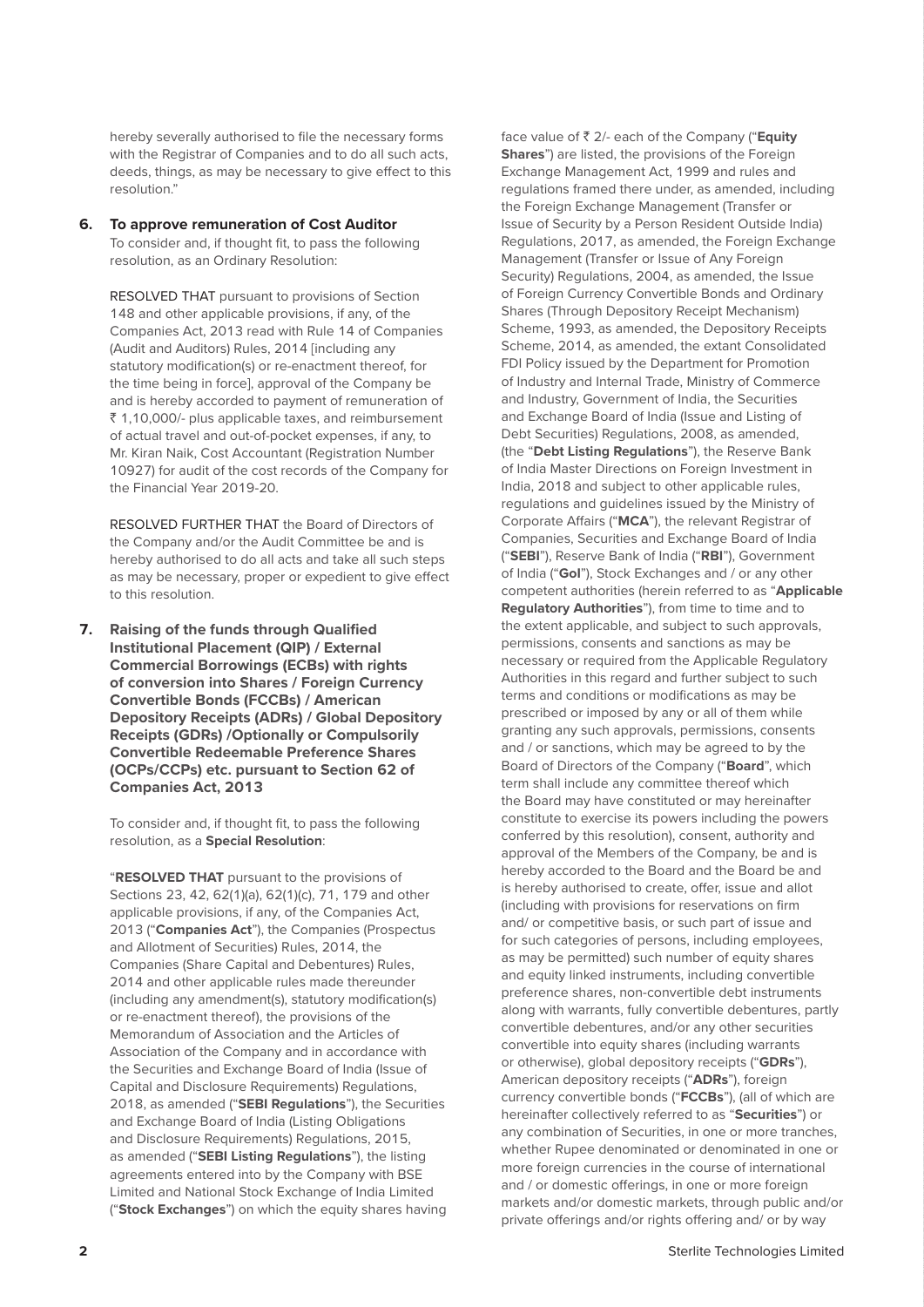of qualified institutions placement, or any combination thereof, through issue of prospectus and/or preliminary placement document, placement document and/or other permissible/ requisite offer documents to any eligible person, including qualified institutional buyers in accordance with Chapter VI of the SEBI Regulations, or otherwise, including foreign/resident investors (whether institutions, incorporated bodies, mutual funds, individuals or otherwise), venture capital funds (foreign or Indian), alternate investment funds, foreign institutional investors, foreign portfolio investors, qualified foreign investors, Indian and/or multilateral financial institutions, mutual funds, non-resident Indians, stabilising agents, pension funds and/or any other categories of investors, whether they be holders of Equity Shares of the Company or not (collectively called the "**Investors**"), as may be decided by the Board in its discretion and permitted under applicable laws and regulations, for an aggregate consideration of up to ` **1000 crores (Rupees One Thousand Crores only)** (inclusive of such premium as may be fixed on such Securities) at such time or times, at such price or prices, at a discount or premium to market price or prices permitted under applicable laws in such manner and on such terms and conditions as may be deemed appropriate by the Board in its absolute discretion including the discretion to determine the categories of Investors to whom the offer, issue and allotment shall be made to the exclusion of other categories of Investors at the time of such creation, offer, issue and allotment considering the prevailing market conditions and other relevant factors and wherever necessary in consultation with book running lead manager(s) and/or underwriter(s) and/or other advisor(s) appointed and/or to be appointed, as the Board in its absolute discretion may deem fit and appropriate.

**RESOLVED FURTHER THAT** if any issue of Securities is made by way of a qualified institutions placement ("**QIP**") in terms of Chapter VI of the SEBI Regulations:

- (a) the allotment of the Securities, or any combination of Securities as may be decided by the Board, shall be completed within 365 days from the date of passing of the special resolution by the Members or such other time as may be allowed under the SEBI Regulations from time to time;
- (b) the Securities shall not be eligible to be sold by the allottee for a period of 1 year from the date of allotment, except on a recognised stock exchange, or such other time as may be permitted under the SEBI Regulations;
- (c) the relevant date for the purpose of pricing of the Securities shall be the date of the meeting in which the Board decides to open the QIP and at such price being not less than the price determined in accordance with the pricing formula provided under Chapter VI of the SEBI Regulations;
- (d) the minimum number of allottees shall not be less than two, where the issue size is less than or equal to  $\bar{z}$  250

crores and five, where the issue size is greater than ₹ 250 crores;

- (e) in the event that convertible securities and/or warrants which are convertible into Equity Shares of the Company are issued along with non-convertible debentures to qualified institutional buyers under Chapter VI of the SEBI Regulations, the relevant date for the purpose of pricing of such securities, shall be the date of the meeting in which the Board decides to open the issue of such convertible securities and/or warrants along with non-convertible debentures and at such price being not less than the price determined in accordance with the pricing formula provided under Chapter VI of the SEBI Regulations; and
- (f) the Board may, in accordance with applicable law, also offer a discount of not more than 5% or such percentage as permitted under applicable law on the price calculated in accordance with the pricing formula provided under the SEBI Regulations.

**RESOLVED FURTHER THAT** if any issue of Securities is made by way of a rights issue to the existing shareholders of the Company as on a record date to be determined, including reservation of Equity Shares in favour of holders of outstanding convertible debt instruments, if any, as on a record date to be determined, in terms of Chapter III of the SEBI Regulations ("**Rights Issue**"), the same shall be on such other terms and conditions as may be mentioned in the draft letter of offer and letter of offer to be issued by the Company in respect of the Rights Issue, including:

- (a) rights to the existing shareholders to whom the offer is made to renounce, the Equity Shares being offered, in favour of any other person(s);
- (b) the persons to whom the Equity Shares are being issued shall be entitled to apply for additional Equity Shares in the Rights Issue;
- (c) the manner in which allotment of the additional Equity Shares, if any, shall be made in the proportion to be decided by the Board at its discretion;
- (d) the Equity Shares so offered, issued, and allotted shall rank pari passu in all respects with the existing Equity Shares of the Company except for payment of dividend which will be pro-rata from the date of allotment and shall be subject to the provisions of the Memorandum of Association and the Articles of Association of the Company;
- (e) the Board may dispose of the unsubscribed portion in such manner as it may think most beneficial to the Company;
- (f) all monies received out of Rights Issue shall be transferred to a separate bank account maintained by the Company for the purpose of the Rights Issue;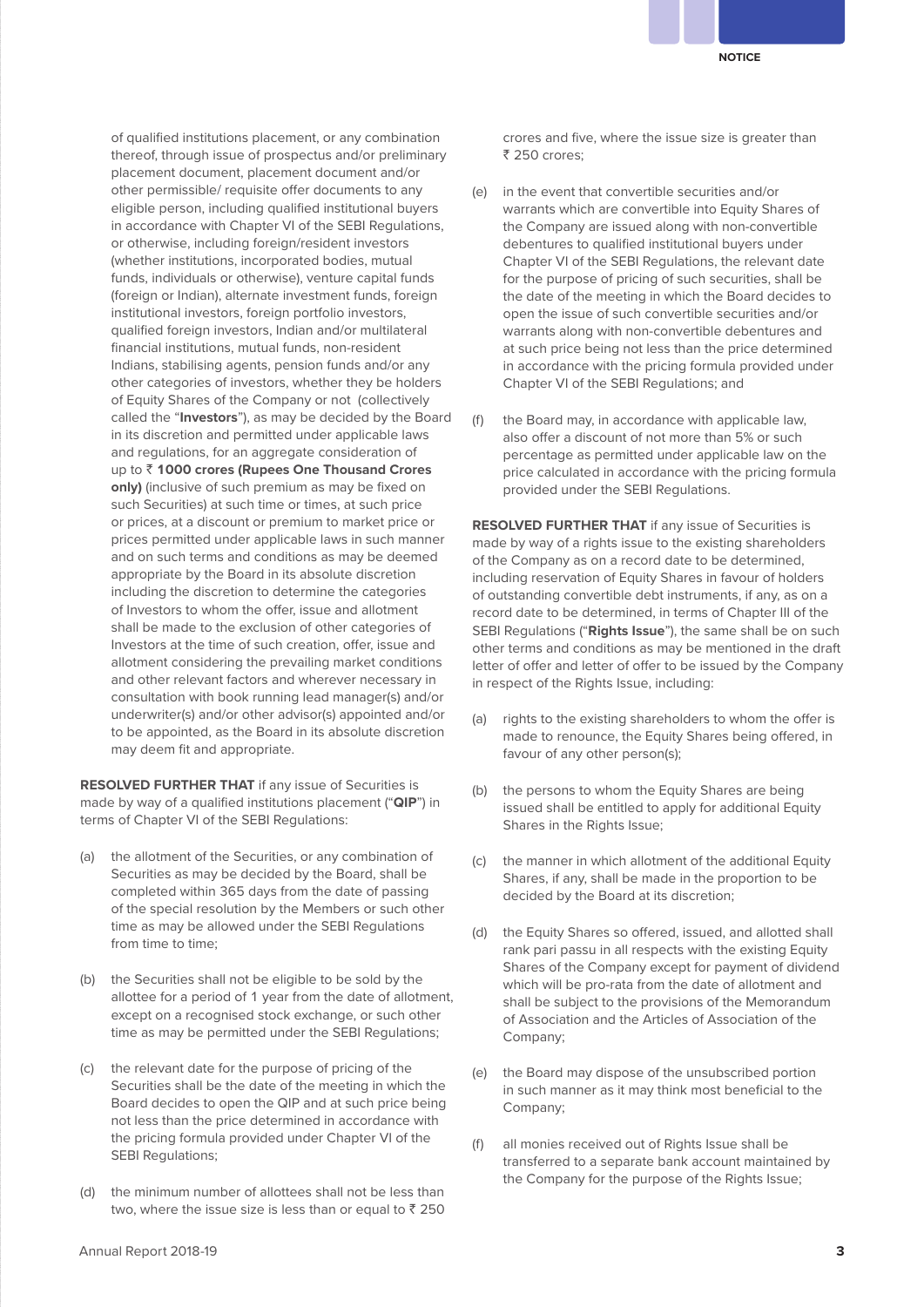- (g) the Company shall utilise the monies received pursuant to the Rights Issue upon a confirmation from the lead manager(s) to the bankers by way of copies of listing and trading approvals that all formalities in connection with the issue have been completed, in accordance with the provisions of the SEBI Regulations and other applicable laws;
- (h) details of all monies utilised out of the Rights Issue referred to in (g) hereinabove shall be disclosed under an appropriate separate head in the balance sheet of the Company indicating the purpose for which such monies had been utilised, or in any other manner as may be required under the applicable laws; and
- (i) details of all unutilised monies out of the Rights Issue, if any, shall be disclosed under an appropriate separate head in the balance sheet of the Company indicating the form in which such unutilised monies have been invested, or in any other manner as may be required under the applicable laws.

**RESOLVED FURTHER THAT** the issue to the holders of the Securities, which are convertible into or exchangeable with Equity Shares at a later date shall be, inter alia, subject to the following terms and conditions:

- (a) in the event the Company is making a bonus issue by way of capitalisation of its profits or reserves prior to the allotment of the Equity Shares, the number of Equity Shares to be allotted shall stand augmented in the same proportion in which the equity share capital increases as a consequence of such bonus issue and the premium, if any, shall stand reduced pro tanto;
- (b) in the event the Company is making a rights offer by issue of Equity Shares prior to the allotment of the Equity Shares, the entitlement to the Equity Shares will stand increased in the same proportion as that of the rights offer and such additional Equity Shares shall be offered to the holders of the Securities at the same price at which the same are offered to the existing shareholders;
- (c) in the event of merger, amalgamation, takeover or any other re-organisation or restructuring or any such corporate action, if and as required, the number of Equity Shares, the price and the time period as aforesaid shall be suitably adjusted; and
- (d) in the event of consolidation and/or division of outstanding Equity Shares into smaller number of Equity Shares (including by way of stock split) or re-classification of the Securities into other securities and/or involvement in such other event or circumstances which in the opinion of concerned stock exchange requires such adjustments, necessary adjustments will be made.

**RESOLVED FURTHER THAT** in pursuance of the aforesaid resolution the Equity Shares that may be issued by the Company (including issuance of the Equity Shares pursuant to conversion of any Securities, as the case may be in accordance with the terms of the offering) shall rank pari passu with the existing Equity Shares of the Company in all respects.

**RESOLVED FURTHER THAT** in the event the Securities are proposed to be issued as ADRs or GDRs, the relevant date for the purpose of pricing the Securities shall be the date of the meeting in which the Board decides to open the issue of such Securities in accordance with the Depository Receipts Scheme, 2014 (including any amendment or replacement/substitution thereof) and other applicable pricing provisions issued by the Ministry of Finance.

**RESOLVED FURTHER THAT** in the event the Securities are proposed to be issued as FCCBs, the relevant date for the purpose of pricing the Securities shall be the date of the meeting in which the Board decides to open the issue of such Securities in accordance with the Issue of Foreign Currency Convertible Bonds and Ordinary Shares (through the Depository Receipt Mechanism) Scheme, 1993 (including any amendment or replacement/substitution thereof) and other applicable pricing provisions issued by the Ministry of Finance.

**RESOLVED FURTHER THAT** in pursuance of the aforesaid resolutions:

- (a) the Securities to be so created, offered, issued and allotted shall be subject to the provisions of the Memorandum of Association and Articles of Association of the Company; and
- (b) the Securities to be created, offered, issued and allotted in terms of this Resolution (including issuance of the Equity Shares pursuant to conversion of any Securities as the case may be in accordance with the terms of the offering), shall rank pari passu in all respects with the existing Securities of the Company.

**RESOLVED FURTHER THAT** for the purpose of giving effect to any creation, offer, issue or allotment of Securities, the Board be and is hereby authorised on behalf of the Company to seek listing of any or all of such Securities, on Stock Exchanges.

**RESOLVED FURTHER THAT** the Board of Directors or person(s) as may be authorised by the Board, be and is/are hereby severally authorised to do all such acts, deeds, matters and things as it may be considered necessary, desirable or expedient including to resolve and settle any questions and difficulties that may arise in connection with the proposed creation, offer, issue and allotment of the Securities.

**RESOLVED FURTHER THAT** the Board be and is hereby authorised to delegate all or any of the powers herein conferred, to a committee of the Board or any such persons as it may deem fit in its absolute discretion, with the power to take such steps and to do all such acts, deeds, matters and things as they may deem fit and proper for the purposes of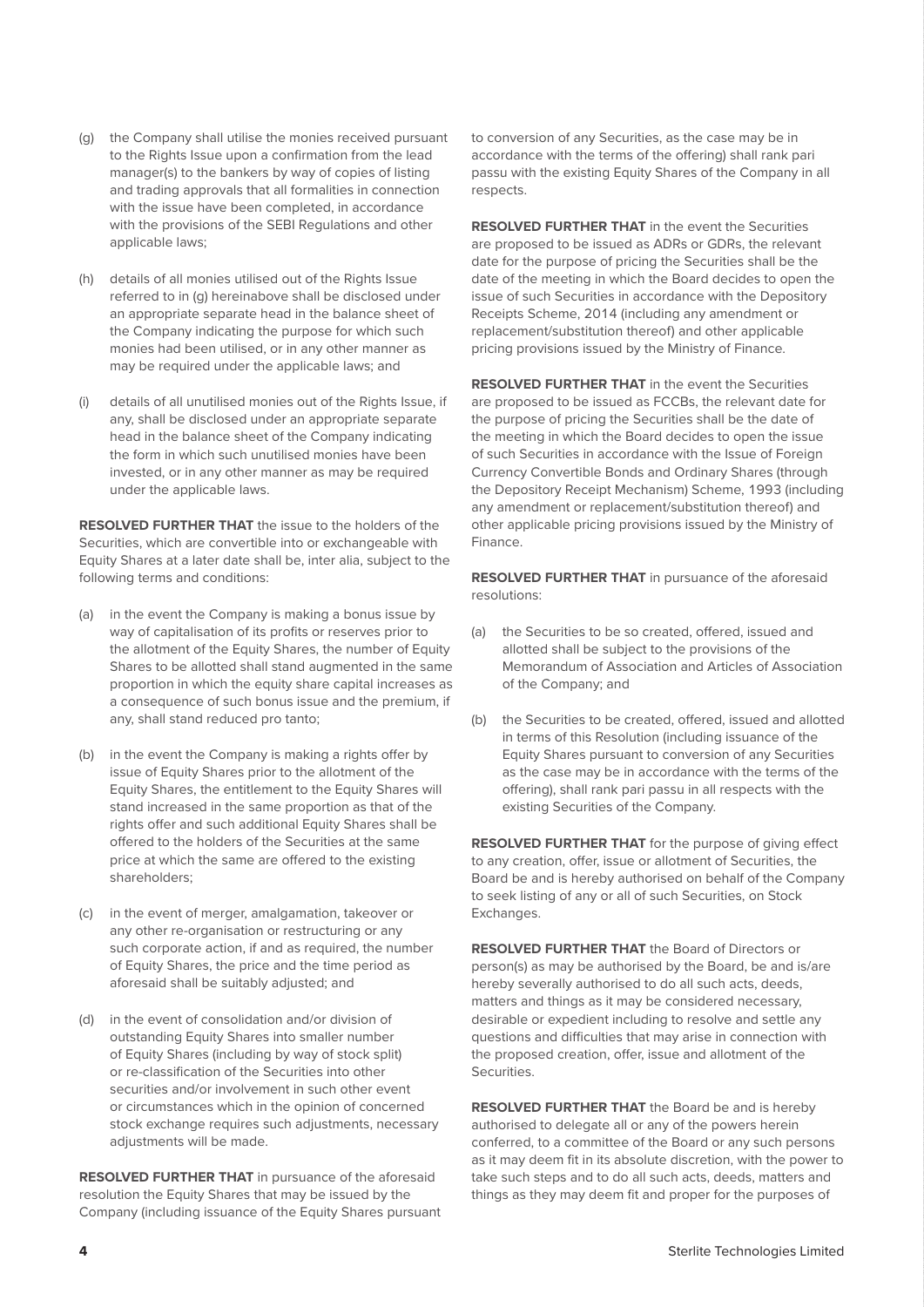the issue(s) and settle any questions or difficulties that may arise in regard to the issue(s)."

> By order of the Board of Directors of **Sterlite Technologies Limited**

Date: April 23, 2019 **Amit Deshpande** Company Secretary & Corporate General Counsel

#### **NOTES:**

- 1. An Explanatory Statement pursuant to Section 102 (1) of the Companies Act, 2013, relating to the Special Businesses to be transacted at the meeting is annexed hereto.
- 2. A MEMBER ENTITLED TO ATTEND AND VOTE AT THE GENERAL MEETING, IS ENTITLED TO APPOINT A PROXY TO ATTEND AND VOTE IN THE MEETING, INSTEAD OF HIMSELF/HERSELF AND THE PROXY NEED NOT BE A MEMBER OF THE COMPANY.
- 3. Proxies, in order to be effective, must be duly filled, stamped, signed and deposited at the Registered Office of the Company not later than 48 hours before the commencement of the meeting. A form of Proxy and Attendance Slip is enclosed.

 A person can act as a proxy on behalf of members not exceeding 50 (fifty) and holding in aggregate not more than 10 % of the total share capital of the Company carrying voting rights. A member holding more than 10% of the total share capital of the Company carrying voting rights may appoint a single person as proxy and such person shall not act as a proxy for any other person or shareholder.

- 4. Corporate Members intending to send their authorised representative to attend the Meeting are requested to send a certified copy of the Board Resolution authorising their representative to attend and vote on their behalf at the Meeting.
- 5. The Register of Directors and Key Managerial Personnel and their shareholding and Register of Contracts or Arrangements in which Directors are interested, will be available for inspection by the members at the Meeting.
- 6. As required under Securities and Exchange Board of India (Listing Obligations and Disclosure Requirements) Regulations, 2015 ("the Listing Regulations"), and Secretarial Standard 2 on General Meetings, details in respect of directors seeking re-appointment at the AGM, are separately annexed hereto.
- 7. The Register of Members and Share Transfer Books will remain closed from Saturday, July 20, 2019 to Tuesday, July 23, 2019 (both days inclusive) for determining the names of members eligible for dividend on Equity Shares, if declared at the Meeting.
- 8. If Dividend on Equity Shares as recommended by the Board of Directors for the financial year ended March 31, 2019 is approved at the AGM, payment of such dividend will be made within a period of 30 days from the date of declaration as under –
	- To all Beneficial Owners in respect of shares held in dematerialised form as per the data as may be made available by the National Securities Depository Limited and the Central Depository Services (India) Limited as of the close of business hours on Friday, July 19, 2019.
	- b) To all Members in respect of shares held in physical form after giving effect to request for change of ownership by legal heirs lodged with the Company on or before the close of business hours on Friday, July 19, 2019.
- 9. All correspondence relating to transfer and transmission of shares, sub-division of shares, issue of duplicate share certificates, change of address, dematerialisation of shares, payment of dividend etc. will be attended to and processed at the office of Registrar & Share Transfer Agent viz. Karvy Fintech Private Limited, Hyderabad ('Karvy'). For contact details of the Registrar and Share Transfer Agent please refer to Corporate Governance Report in the Annual Report.
- 10. Members holding shares in dematerialised form are requested to intimate all changes pertaining to their bank details, NECS, ECS mandates, power of attorney, change of address/name/email address(es), etc. to their Depository Participant only and not to the Company's Registrar and Share Transfer Agent. Changes intimated to the Depository Participant will automatically get reflected in the Company's records which will help the Company and its Registrar and Share Transfer Agent to provide efficient and better service to the Members. Members holding shares in physical form are requested to advice such changes to Karvy.
- 11. Members holding shares in physical form are requested to consider converting their holding to dematerialised form to eliminate all risks associated with physical shares and for ease in portfolio management. Members can contact Karvy, or directly approach any Depository Participant for assistance in this regard.
- 12. Members who hold shares in physical form in multiple folios, in identical names or joint holding in the same order of names are requested to send the share certificates to Karvy, for consolidation into a single folio.
- 13. The members who are interested availing nomination facility may obtain the necessary application from Karvy.
- 14. The Securities and Exchange Board of India (SEBI) has mandated the submission of Permanent Account Number (PAN) by every participant in securities market. SEBI has also emphasised the need to make payment of dividend through e-payment and made it mandatory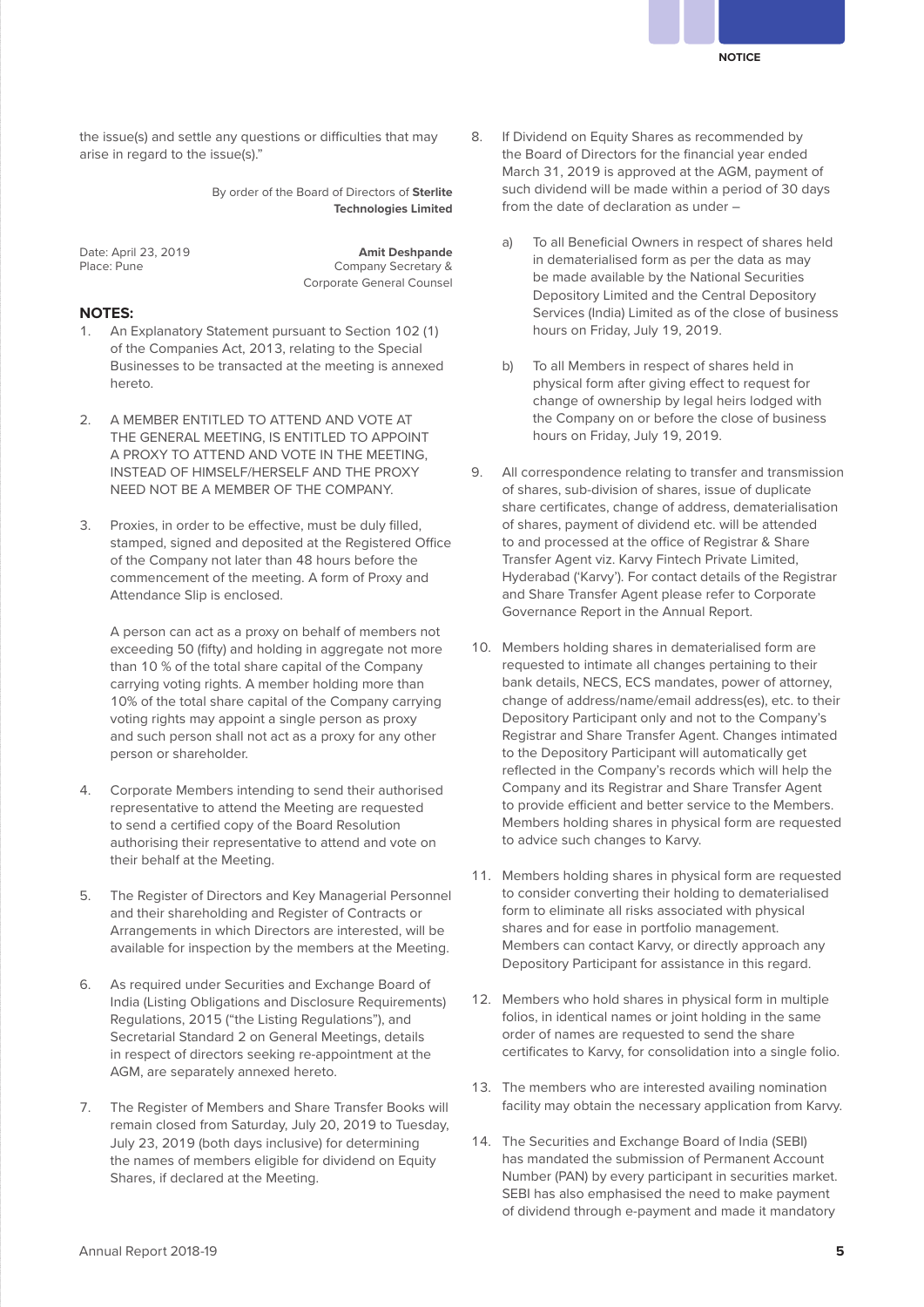to print Bank Account details on Dividend Warrant. In view of the same, Members holding shares in electronic form are requested to submit their PAN and Bank Account details to their Depository Participants with whom they are maintaining their demat accounts. Members holding shares in physical form can submit their PAN to Karvy.

- 15. Non-Resident Indian Members are requested to inform Karvy, immediately of:
	- (a) Change in their residential status on return to India for permanent settlement.
	- (b) Particulars of their bank account maintained in India with complete name, branch, account type, account number and address of the bank with pin code number, if not furnished earlier.
- 16. Queries, if any, on the Annual Report should be sent to the Company in the name of Company Secretary or Chief Financial Officer at its Corporate Office at Ground Floor, Godrej Millenium, 9 Koregaon Road, Pune 411001, Maharashtra, India in such a way that the Company will receive the same at least 7 (seven) days before the AGM.
- 17. All documents referred to in the above Notice and Explanatory Statement are open for inspection at the Registered Office of the Company between 2.00 p.m. and 5.00 p.m. on all working days (except Saturdays, Sundays and Holidays) up to the date of announcement of the voting results.
- 18. Members are requested to note that dividends not encashed or remaining unclaimed for a period of 7 years from the date of transfer to the Company's Unpaid Dividend Account shall be transferred to Investor Education and Protection Fund ("IEPF") of the Central Government, established under Section 125 of the Companies Act, 2013. Further, pursuant to the provisions of Section 124 of the Act and IEPF Rules, all the shares on which dividend has not been paid or claimed for seven consecutive years or more shall be transferred to IEPF Authority. Hence, members who have not so far encashed their dividend warrants for the years from 2011-12 to 2017-18 may approach Karvy, for payment thereof, to avoid transfer as per the dates mentioned below:

| Dividend for the year | Due Date for Transfer to IEPF |
|-----------------------|-------------------------------|
| $2011 - 12$           | October 17, 2019              |
| $2012 - 13$           | September 11, 2020            |
| $2013 - 14$           | September 24, 2021            |
| $2014 - 15$           | September 9, 2022             |
| $2015 - 16$           | October 6, 2023               |
| 2016 - 17 (Interim)   | December 9, 2023              |
| 2016-17               | August 10, 2024               |
| 2017-18               | August 2, 2025                |
| 2018-19               | August 23, 2026               |
|                       |                               |

Members whose shares have been transferred to IEPF may claim the shares by making an application in Form IEPF-5. Detailed procedure and the required documentation for claiming the shares/dividend refund can be accessed at https://iepf.gov.in/IEPFA/refund.html.

- 19. To support the 'Green Initiative', the Members who have not registered their e-mail addresses are requested to register the same with their Depository Participants or with Karvy to enable us to send them communications via email.
- 20. The businesses set out in the Notice will be transacted through remote e-voting and ballot paper at the venue of the meeting and the Company is providing facility for the same. The complete details of the instructions for remote e- voting and voting at the venue of the AGM are annexed to this Notice.
- 21. Members attending the AGM are requested to bring their copies of Annual Report along with the duly filled attendance slip.
- 22. A route map to the venue of the AGM has been provided at the end of this Notice.

 By order of the Board of Directors of **Sterlite Technologies Limited**

Date: April 23, 2019 **Amit Deshpande** Company Secretary & Corporate General Counsel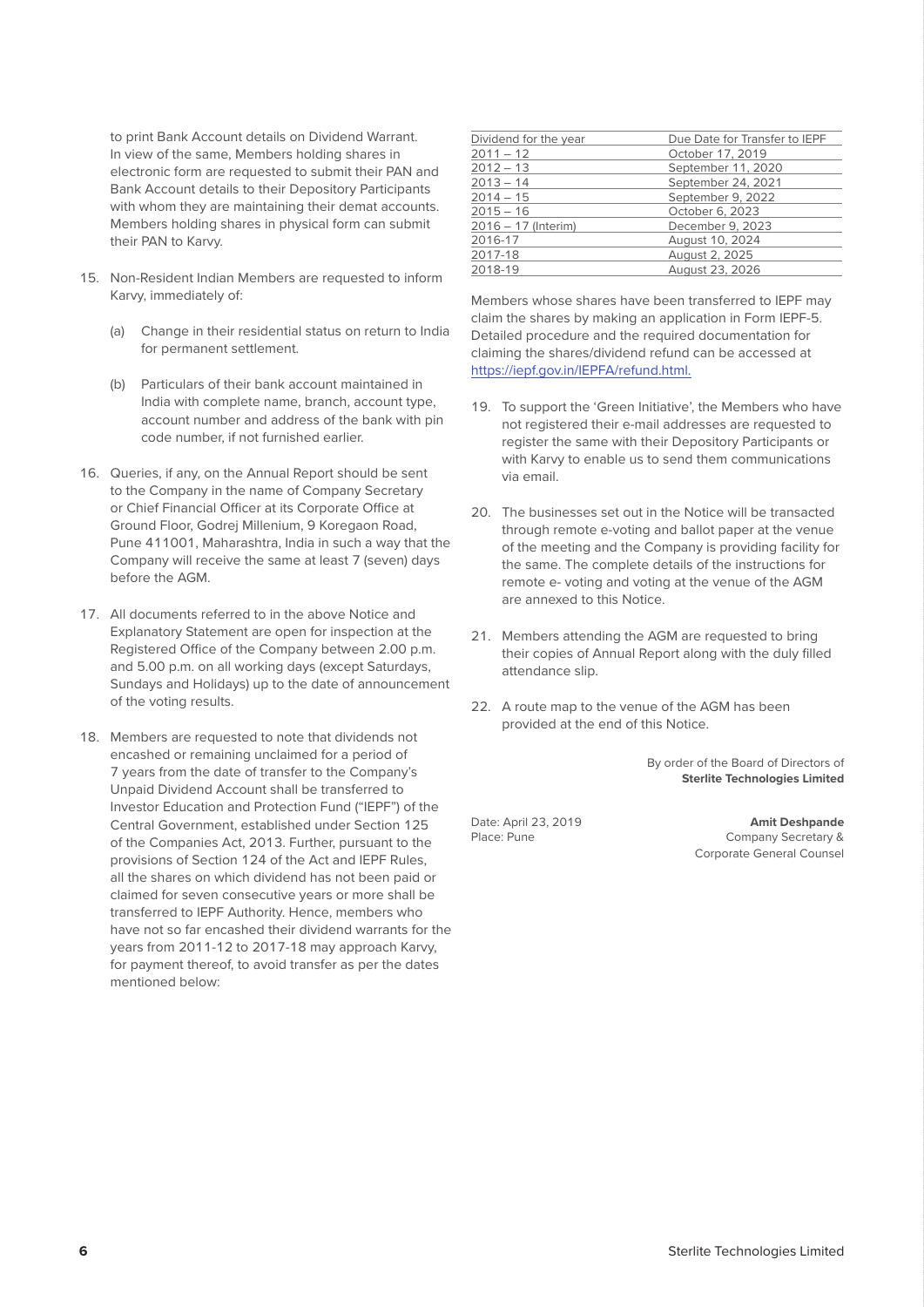

#### **DETAILS OF DIRECTORS SEEKING APPOINTMENT/RE-APPOINTMENT AT THE AGM**

Pursuant to Regulation 36(3) of SEBI (Listing Obligations and Disclosure Requirements) Regulations, 2015 and Secretarial Standard-2 on General Meetings

| <b>Name of the Director</b>                                                                          | Mr. Pravin Agarwal                                                                                                                                                                                                                                                                                                                                                                                                                                                                                          |                                                                |    | <b>Mr. Arun Todarwal</b>                                                                                                                                                                                                                                                                                                                                  | Mr. A.R.Narayanaswamy                                                                                                                                                                                                                                                                                                                                                                                                                                                                                                                             |  |  |  |  |
|------------------------------------------------------------------------------------------------------|-------------------------------------------------------------------------------------------------------------------------------------------------------------------------------------------------------------------------------------------------------------------------------------------------------------------------------------------------------------------------------------------------------------------------------------------------------------------------------------------------------------|----------------------------------------------------------------|----|-----------------------------------------------------------------------------------------------------------------------------------------------------------------------------------------------------------------------------------------------------------------------------------------------------------------------------------------------------------|---------------------------------------------------------------------------------------------------------------------------------------------------------------------------------------------------------------------------------------------------------------------------------------------------------------------------------------------------------------------------------------------------------------------------------------------------------------------------------------------------------------------------------------------------|--|--|--|--|
| <b>DIN</b>                                                                                           | 00022096                                                                                                                                                                                                                                                                                                                                                                                                                                                                                                    |                                                                |    | 00020916                                                                                                                                                                                                                                                                                                                                                  | 00818169                                                                                                                                                                                                                                                                                                                                                                                                                                                                                                                                          |  |  |  |  |
| Date of Birth                                                                                        |                                                                                                                                                                                                                                                                                                                                                                                                                                                                                                             | 16-Oct-1954                                                    |    | 16-Jan-1957                                                                                                                                                                                                                                                                                                                                               | 22-Dec-1951                                                                                                                                                                                                                                                                                                                                                                                                                                                                                                                                       |  |  |  |  |
| Date of Joining Board                                                                                | 29-Jan-2004                                                                                                                                                                                                                                                                                                                                                                                                                                                                                                 |                                                                |    | 25-Jan-2003                                                                                                                                                                                                                                                                                                                                               | 30-Apr-2007                                                                                                                                                                                                                                                                                                                                                                                                                                                                                                                                       |  |  |  |  |
| Experience (including expertise in<br>specific functional area)/Brief Resume Vice Chairman and Whole | Time Director of Sterlite<br>Technologies Limited, and<br>is also the Non-Executive<br><b>Chairman of Sterlite Power</b><br><b>Transmission Limited</b><br>(demerged undertaking for<br>the power business). He has<br>been closely involved with<br>Sterlite Group's operations<br>in India since inception, and<br>has been instrumental in<br>the growth of the telecom<br>and power businesses.<br>His rich experience in<br>general management and<br>commercial matters spans<br>about three decades. |                                                                |    | Mr. Arun Todarwal, partner of M/s Arun<br>Todarwal & Associates LLP, a Mumbai-<br>based firm of chartered accountants, is a from Sydenham College,<br>member of ICAI. He has a rich and varied<br>experience spanning over four decades<br>in management consultancy, finance and<br>audit. He is an independent director in<br>several listed companies. | is a commerce graduate<br>Mumbai and a Fellow<br>Member of the Institute of<br><b>Chartered Accountants of</b><br>India (ICAI). He joined the<br>Board in July 2007. He is<br>inter alia an Independent<br>Director in Hindustan Zinc<br>Limited and Sterlite Power<br>Grid Ventures Limited, and<br>has extensive financial,<br>strategic, and boardroom<br>experience. He is also a<br>management consultant<br>with over four decades<br>of consulting experience<br>across accounting,<br>financial management and<br>information technology. |  |  |  |  |
| Justification for choosing<br>for appointment as<br>Independent Director                             | <b>NA</b>                                                                                                                                                                                                                                                                                                                                                                                                                                                                                                   |                                                                |    | Based on the skills, experience,<br>knowledge and report of his<br>performance evaluation                                                                                                                                                                                                                                                                 | Based on the skills,<br>experience, knowledge<br>and report of his<br>performance evaluation                                                                                                                                                                                                                                                                                                                                                                                                                                                      |  |  |  |  |
| Terms and Conditions of<br>Appointment/Re-appointment                                                | To be re-appointed as director<br>liable to retire by rotation                                                                                                                                                                                                                                                                                                                                                                                                                                              |                                                                |    | As mentioned in respective resolutions<br>and explanatory statements                                                                                                                                                                                                                                                                                      |                                                                                                                                                                                                                                                                                                                                                                                                                                                                                                                                                   |  |  |  |  |
| Remuneration sought to be paid / last<br>drawn (including sitting fees, if any)                      |                                                                                                                                                                                                                                                                                                                                                                                                                                                                                                             |                                                                |    | As mentioned in the Corporate Governance Report                                                                                                                                                                                                                                                                                                           |                                                                                                                                                                                                                                                                                                                                                                                                                                                                                                                                                   |  |  |  |  |
| Directorships in other Companies                                                                     |                                                                                                                                                                                                                                                                                                                                                                                                                                                                                                             | 1. Twin Star<br>Technologies Limited                           |    | 1. Welspun India Limited                                                                                                                                                                                                                                                                                                                                  | 1. Hindustan Zinc Limited                                                                                                                                                                                                                                                                                                                                                                                                                                                                                                                         |  |  |  |  |
|                                                                                                      |                                                                                                                                                                                                                                                                                                                                                                                                                                                                                                             | 2. Twin Star Display<br>Technologies Limited                   |    | 2. Anuh Pharma Limited                                                                                                                                                                                                                                                                                                                                    | 2. Sterlite Grid 1 Limited                                                                                                                                                                                                                                                                                                                                                                                                                                                                                                                        |  |  |  |  |
|                                                                                                      |                                                                                                                                                                                                                                                                                                                                                                                                                                                                                                             | 3. Sterlite Power<br><b>Transmission Limited</b>               |    | 3. Welspun Global Brands Limited                                                                                                                                                                                                                                                                                                                          | 3. Bharat<br>Aluminium Co Limited                                                                                                                                                                                                                                                                                                                                                                                                                                                                                                                 |  |  |  |  |
|                                                                                                      |                                                                                                                                                                                                                                                                                                                                                                                                                                                                                                             | Sterlite Power Grid<br>Ventures<br><b>Technologies Limited</b> | 4. | Sterlite Grid 2 Limited                                                                                                                                                                                                                                                                                                                                   | 4. Sterlite Power<br><b>Grid Ventures Ltd</b>                                                                                                                                                                                                                                                                                                                                                                                                                                                                                                     |  |  |  |  |
|                                                                                                      |                                                                                                                                                                                                                                                                                                                                                                                                                                                                                                             | 5. Sterlite Global                                             |    | 5. Sterlite Grid 1 Limited                                                                                                                                                                                                                                                                                                                                | 5. Sterlite Grid 2 Limited                                                                                                                                                                                                                                                                                                                                                                                                                                                                                                                        |  |  |  |  |
|                                                                                                      |                                                                                                                                                                                                                                                                                                                                                                                                                                                                                                             | Ventures (Mauritius)<br>Limited, Mauritius                     |    | 6. Hindustan Zinc Limited                                                                                                                                                                                                                                                                                                                                 | 6. IBIS Systems and<br>Solutions Pvt. Ltd                                                                                                                                                                                                                                                                                                                                                                                                                                                                                                         |  |  |  |  |
|                                                                                                      |                                                                                                                                                                                                                                                                                                                                                                                                                                                                                                             |                                                                |    | 7. Sterlite Power Transmission Limited                                                                                                                                                                                                                                                                                                                    | 7. Vizag General<br>Cargo Berth Pvt. Ltd                                                                                                                                                                                                                                                                                                                                                                                                                                                                                                          |  |  |  |  |
|                                                                                                      |                                                                                                                                                                                                                                                                                                                                                                                                                                                                                                             |                                                                |    | 8. Lakecity Ventures Private Limited                                                                                                                                                                                                                                                                                                                      |                                                                                                                                                                                                                                                                                                                                                                                                                                                                                                                                                   |  |  |  |  |
|                                                                                                      |                                                                                                                                                                                                                                                                                                                                                                                                                                                                                                             |                                                                | 9. | <b>SREI Mutual Fund Trust Private Limited</b>                                                                                                                                                                                                                                                                                                             |                                                                                                                                                                                                                                                                                                                                                                                                                                                                                                                                                   |  |  |  |  |
|                                                                                                      |                                                                                                                                                                                                                                                                                                                                                                                                                                                                                                             |                                                                |    | 10. PTC Cables Private Limited                                                                                                                                                                                                                                                                                                                            |                                                                                                                                                                                                                                                                                                                                                                                                                                                                                                                                                   |  |  |  |  |

#### (Particulars as on April 1, 2019)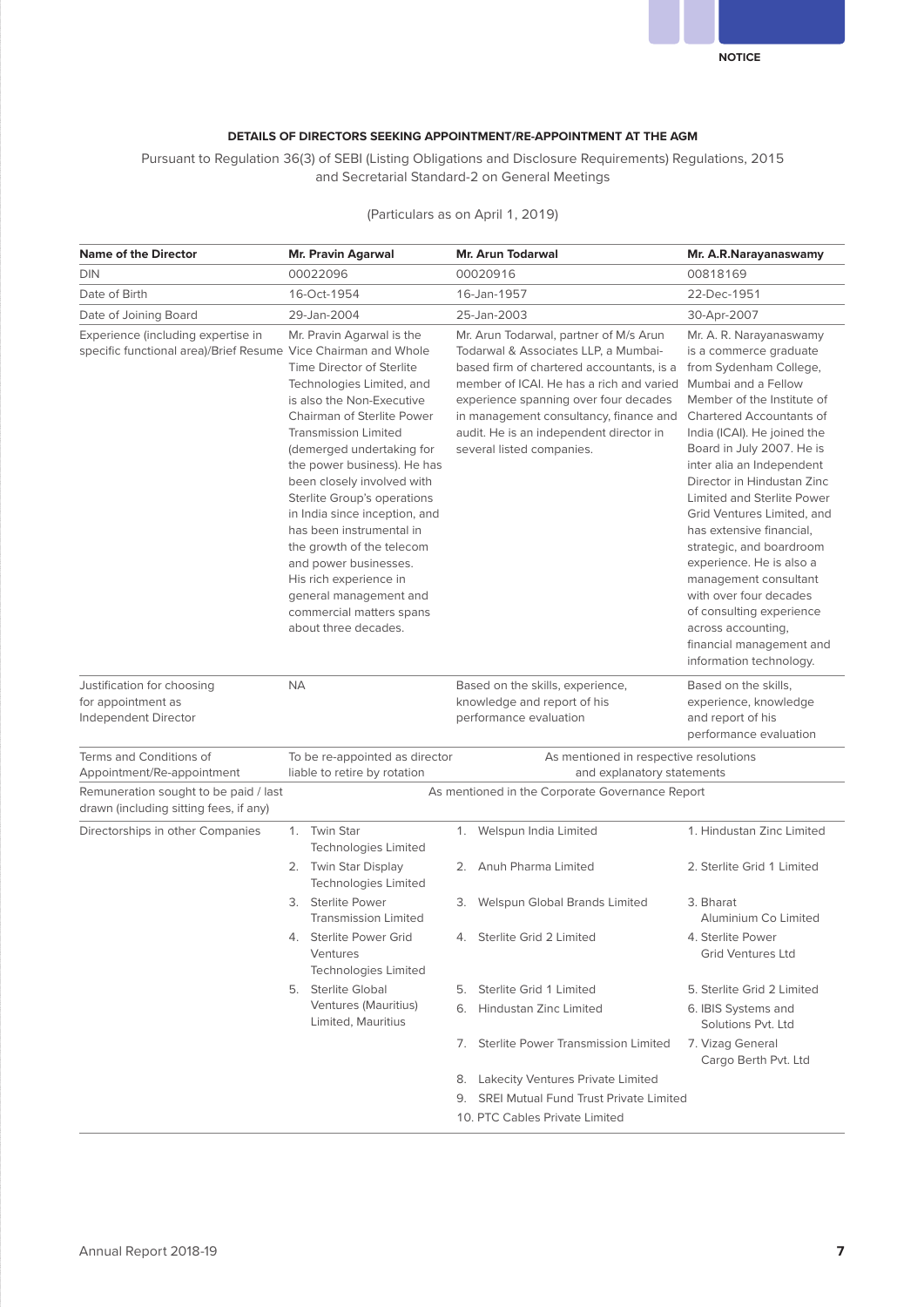| Memberships/Chairmanships of<br>Audit and Stakeholders' Relationship<br>Committees across all other<br>Public companies | <b>Sterlite Power</b><br>Transmission Limited:<br>Member-Audit Committee<br>and Stakeholders' |    | Sterlite Power Transmission Limited:<br>Chairman - Audit Committee.                                                                                      | 1. Hindustan Zinc Limited:<br>Chairman - Audit Committee:<br>Chairman - Stakeholders'<br>Relationship Committee. |  |
|-------------------------------------------------------------------------------------------------------------------------|-----------------------------------------------------------------------------------------------|----|----------------------------------------------------------------------------------------------------------------------------------------------------------|------------------------------------------------------------------------------------------------------------------|--|
| Member- Audit Committee and<br>Stakeholders' Relationship Committee.                                                    | Relationship Committee.                                                                       |    | 2. Welspun India Limited: Chairman<br>- Audit Committee and Member<br>- Stakeholders Relationship<br>Share Transfer and Investor<br>Grievance Committee. | 2. Sterlite Grid 1 Limited:<br>Member - Audit Committee.                                                         |  |
|                                                                                                                         |                                                                                               |    | 3. Welspun Global Brands Limited:<br>Member - Audit Committee.                                                                                           | 3. Bharat Aluminium<br>Co Limited: Member -<br>Audit Committee.                                                  |  |
|                                                                                                                         |                                                                                               |    | 4. Anuh Pharma Limited:<br>Member - Audit Committee.                                                                                                     | 4. Vizag General<br>Cargo Berth Limited:<br>Member - Audit Committee.                                            |  |
|                                                                                                                         |                                                                                               | 5. | Sterlite Grid 1 Limited:<br>Chairman - Audit Committee.                                                                                                  | 5. Sterlite Power Grid<br>Ventures Limited:<br>Chairman - Audit<br>Committee.                                    |  |
|                                                                                                                         |                                                                                               | 6. | Sterlite Grid 2 Limited:<br>Chairman - Audit Committee.                                                                                                  | 6. Sterlite Grid 2 Limited:<br>Member - Audit<br>Committee.                                                      |  |
|                                                                                                                         |                                                                                               |    | 7. Hindustan Zinc Limited:<br>Member - Audit Committee.                                                                                                  |                                                                                                                  |  |
| Shareholding in the Company                                                                                             | 11,29,750                                                                                     |    | 2300                                                                                                                                                     | 1000                                                                                                             |  |
| Relationship with<br>other Directors/KMPs                                                                               | Brother of Mr. Anil Agarwal<br>Father of Mr. Pratik Agarwal                                   |    | None                                                                                                                                                     | None                                                                                                             |  |
| No. of Board Meetings attended<br>during the year                                                                       | 5                                                                                             | 6  |                                                                                                                                                          | 6                                                                                                                |  |

#### **EXPLANATORY STATEMENT**

[Pursuant to Section 102 of the Companies Act, 2013 ('the Act')]

#### **ITEM 4**

Members of the Company, in the Annual General Meeting ('AGM') held on August 19, 2014 had approved appointment of Mr. Arun Todarwal as Independent Director of the Company for a period of 5 years from April 1, 2014 to March 31, 2019. Upon the recommendation of the Nomination and Remuneration Committee, Board of Directors through its circular resolution dated March 28, 2019, approved the re-appointment of Mr. Arun Todarwal as an Independent Director of the Company for a second term of two years with effect from April 1, 2019 to March 31, 2021 based on the skills, experience, knowledge and report of his performance evaluation. The re-appointment is subject to the approval of the shareholders at this AGM by way of a Special Resolution. He will not be liable to retire by rotation.

Mr. Todarwal has given consent to act as a Director on the Board of the Company. The Company has received a notice in writing from a member proposing candidature of Mr. Todarwal for the office of Independent Director, to be appointed as such under Section 149 of the Act. The Company has received a declaration from Mr. Todarwal to the effect that he meets the criteria of independence as provided in the Act and SEBI (Listing Obligations and Disclosure Requirements) Regulations, 2015 ("the Listing Regulations") and that he is not disqualified from being appointed as a Director in terms of Section 164 of the Act.

A brief profile of Mr. Todarwal is given as a part of the Annual Report.

In the opinion of the Board, Mr. Todarwal fulfills the conditions specified in the Act and the Rules thereunder and the Listing Regulations and is independent of the Management. Copy of draft letter setting out the terms and conditions of his appointment, shall be available for inspection by the Members at the Registered Office of the Company during the normal business hours on any working day and is also displayed on the website of the Company, www.sterlitetech.com.

The Board recommends the appointment of Mr. Todarwal as an Independent Director as set out in Item No. 4 for the approval of the shareholders.

Except for Mr. Arun Todarwal, being an appointee, none of the Directors and Key Managerial Personnel of the Company and their relatives are concerned or interested, financially or otherwise, in the proposed Resolution.

#### **ITEM 5**

Members of the Company, in the AGM held on August 19, 2014 had approved appointment of Mr. A. R. Narayanaswamy as Independent Director of the Company for a period of 5 years from April 1, 2014 to March 31, 2019. Upon the recommendation of the Nomination and Remuneration Committee, the Board of Directors through its circular resolution dated March 28, 2019, approved the re-appointment of Mr. A. R. Narayanaswamy as an Independent Director of the Company for a second term of two years with effect from April 1, 2019 to March 31, 2021 based on the skills, experience, knowledge and report of his performance evaluation. The re-appointment is subject to the approval of the shareholders at this AGM by way of a Special Resolution. He will not be liable to retire by rotation.

Mr. Narayanaswamy has given consent to act as a Director on the Board of the Company. The Company has received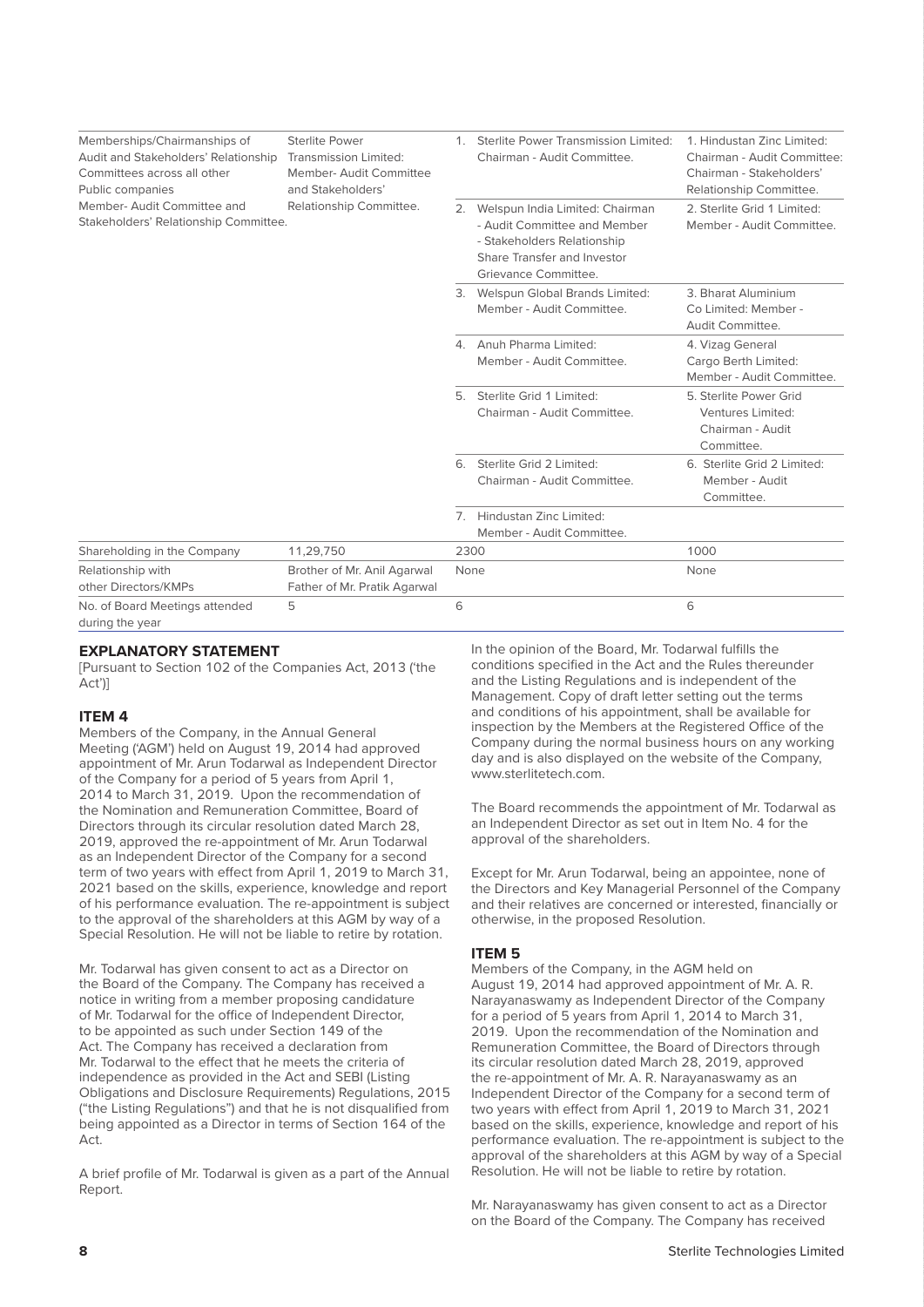a notice in writing from a member proposing candidature of Mr. Narayanaswamy for the office of Independent Director, to be appointed as such under Section 149 of the Act. The Company has received a declaration from Mr. Narayanaswamy to the effect that he meets the criteria of independence as provided in the Act and the Listing Regulations and that he is not disqualified from being appointed as a Director in terms of Section 164 of the Act.

A brief profile of Mr. Narayanaswamy is given as a part of the Annual Report.

In the opinion of the Board, Mr. A. R. Narayanaswamy fulfills the conditions specified in the Act and the Rules thereunder and the Listing Regulations and is independent of the Management. Copy of draft letter setting out the terms and conditions of his appointment, shall be available for inspection by the Members at the Registered Office of the Company during the normal business hours on any working day and is also displayed on the website of the Company, www.sterlitetech.com.

The Board recommends the appointment of Mr. Narayanaswamy as an Independent Director as set out in Item No. 5 for the approval of the shareholders.

Except for Mr. Narayanaswamy, being an appointee, none of the Directors and Key Managerial Personnel of the Company and their relatives are concerned or interested, financially or otherwise, in the proposed Resolution.

#### **ITEM 6**

Upon the recommendation of the Audit Committee, the Board of Directors has approved appointment of Mr. Kiran Naik, Cost Accountant as Cost Auditor to conduct of the audit of cost records of the Company for the Financial Year 2019-20, at a remuneration of  $\bar{z}$  1,10,000 plus taxes as applicable and reimbursement of actual travel and out of pocket expenses.

In terms of Section 148 of the Act read with Rule 14 of Companies (Audit and Auditors) Rules 2014, as amended from time to time, remuneration payable to the Cost Auditor is required to be approved by the shareholders. Accordingly, approval of the members is sought for the resolution at Item No. 6 of the Notice.

None of the Directors or Key Managerial Personnel of the Company or their relatives have any concern or interest, financially or otherwise, in the proposed resolution.

#### **ITEM 7**

In view of the future outlook of the Company, its growth targets and prospects, the Company requires additional funding. While it is expected that the internal generation of funds would partially finance the need for capital and debt raising would be another source of funds, it is thought prudent for the Company to have enabling approvals to raise a part of the funding requirements for the said purposes through the issue of appropriate securities as mentioned below.

In order to enable the Company to raise funds through a public issue and/or private offering and/or rights offering and/or qualified institutions placement or any combination thereof , the approval of the Members is hereby sought for the proposal to create, offer, issue and allot equity shares of the Company of face value of  $\bar{\tau}$  2/- each ("Equity Shares") and equity linked instruments, including convertible preference shares, non-convertible debt instruments along with warrants, fully convertible debentures, partly convertible debentures, and/or any other securities convertible into equity shares (including warrants or otherwise), global depository receipts ("GDRs"), American depository receipts ("ADRs"), foreign currency convertible bonds ("FCCBs") (all of which are hereinafter collectively referred to as "Securities") or any combination of Securities, in one or more tranches, to eligible investors, whether they be holders of Equity Shares or not, as may be decided by the Board in its discretion and permitted under applicable laws, for an aggregate consideration of up to ` **1000 Crores (Rupees One Thousand Crores only)** or equivalent thereof, in one or more foreign currency(ies).

As the issue may result in the issue of Equity Shares of the Company to investor(s) who may or may not be members of the Company, consent of the members is being sought pursuant to Section 62(1)(c) and other applicable provisions, if any, of the Companies Act, 2013 ("Act"), the Securities and Exchange Board of India (Issue of Capital and Disclosure Requirements) Regulations, 2018 ("SEBI ICDR Regulations"), the Securities and Exchange Board of India (Listing Obligations and Disclosure Requirements) Regulations, 2015 ("SEBI Listing Regulations") and any other law for the time being in force and being applicable.

In case of issuance of securities through a qualified institutions placement ("QIP"), in terms of Chapter VI of the SEBI ICDR Regulations, an issue of securities pursuant to a QIP shall be made at a price not less than the average of the weekly high and low of the closing prices of the equity shares of the same class quoted on the stock exchange during the two weeks preceding the "relevant date." The relevant date for the purpose of pricing of the securities shall be the date of the meeting in which the Board decides to open the QIP and at such price being not less than the price determined in accordance with the pricing formula provided under Chapter VI of the SEBI Regulations. In case of a QIP, the special resolution has a validity period of 365 days within which allotments under the authority of said resolution should be completed.

In case of issuance of ADRs or GDRs, the relevant date for the purpose of pricing the Securities shall be the date of the meeting in which the Board decides to open the issue of such Securities in accordance with the Depository Receipts Scheme, 2014 and other applicable pricing provisions issued by the Ministry of Finance.

In case of issuance of FCCBs, the relevant date for the purpose of pricing the Securities shall be the date of the meeting in which the Board decides to open the issue of such Securities in accordance with the Issue of Foreign Currency Convertible Bonds and Ordinary Shares (through Depository Receipt Mechanism) Scheme, 1993 and other applicable pricing provisions issued by the Ministry of Finance.

The issue / allotment / conversion would be subject to the receipt by the Company of regulatory approvals, if any. The conversion of Securities held by foreign investors, into Equity Shares would be subject to the applicable foreign investment cap.

The proceeds of the proposed issue of Equity Shares shall be utilised for any of the aforementioned purposes to the extent permitted by law.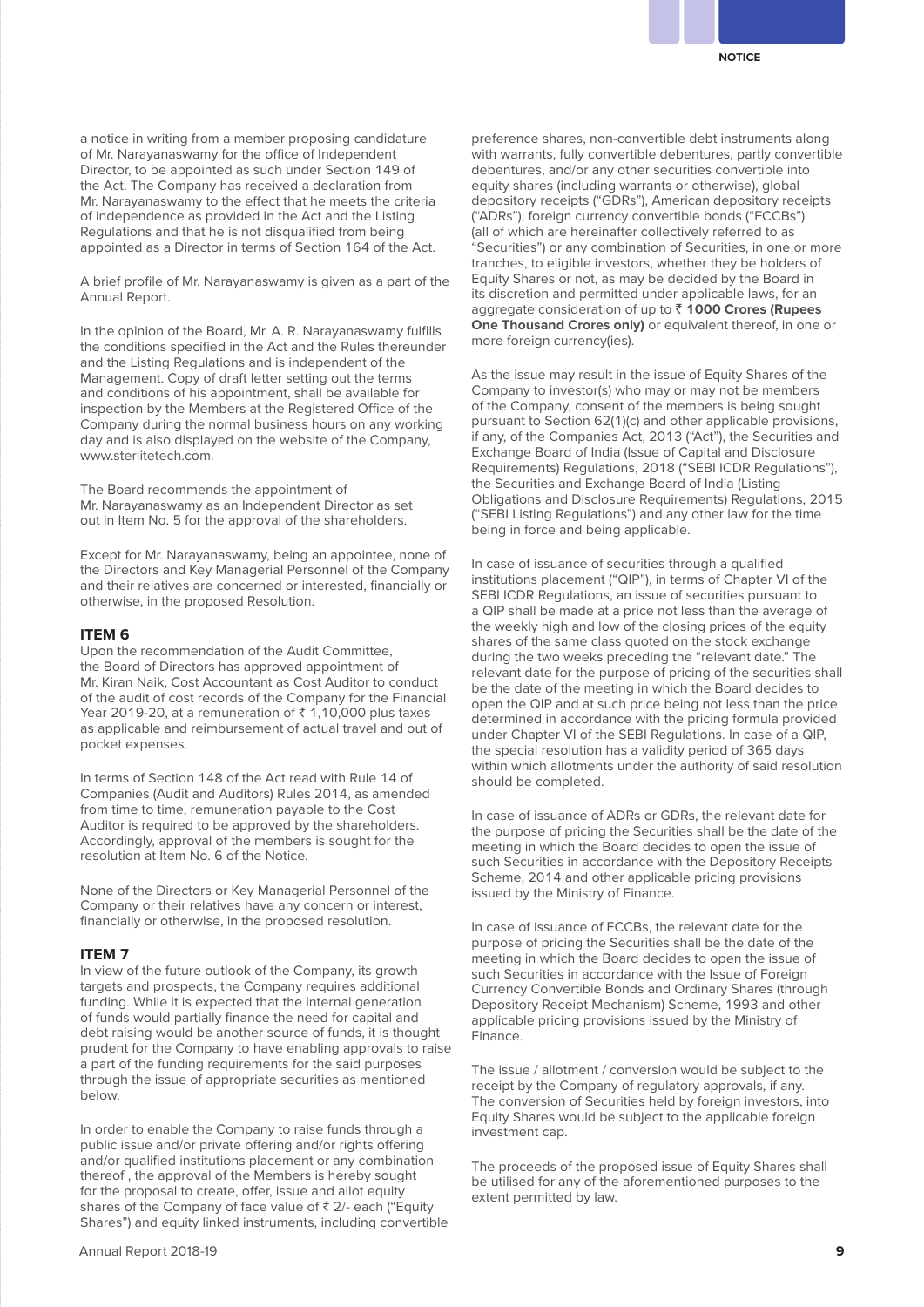The Resolution at Item No. 7 is an enabling resolution conferring authority on the Board to do all acts and deeds, which may be required to issue/offer Securities of appropriate nature at appropriate time, including the size, structure, price and timing of the issue(s) /offer(s) at the appropriate time(s). The detailed terms and conditions for the domestic/international offering will be determined in consultation with the lead managers, merchant bankers, global business coordinators, guarantors, consultants, advisors, underwriters and/or such other intermediaries as may be appointed for the issue/offer. Wherever necessary and applicable, the pricing of the issue/offer will be finalised in accordance with applicable guidelines in force. As and when the Board takes a decision on matters on which it has the discretion, necessary disclosures will be made to the relevant stock exchanges on which the Equity Shares are listed under the provisions of the SEBI Listing Regulations.

The Promoter of the Company and any person related to the Promoter will not subscribe to the issue, if made under Chapter VI of SEBI ICDR Regulations.

None of the Directors or Key Managerial Personnel of the Company and / or their relatives are concerned or interested, financially or otherwise, in the proposed resolution except to the extent of his/her holding of Equity Shares and to the extent of his/her subscribing to Equity Shares if and when issued as also to the extent of subscription by a financial institution/ company/body corporate in which the KMPs, Director or his/her relative may be directly or indirectly interested.

The Directors accordingly recommend this special resolution at Item No. 7 of the accompanying Notice for the approval of the Members of the Company.

> By order of the Board of Directors of **Sterlite Technologies Limited**

Date: April 23, 2019<br> **Amit Deshpande** Place: Pune Company Secretary & Corporate General Counsel

#### **GENERAL INSTRUCTIONS FOR E-VOTING**

- i. Pursuant to Section 108 of the Companies Act, 2013, read with Rule 20 of the Companies (Management & Administration) Rules, 2014, as substituted vide Companies (Management & Administration) Amendment Rules, 2015 and Regulation 44 of the Listing Regulations, the Company is pleased to offer the option of exercising their votes electronically through electronic voting system ('e-voting') to all the members of the Company. The Business mentioned in this Notice may be transacted through e-voting. The members may cast their votes using an electronic voting system from a place other than the venue of the Meeting ('remote e-voting'). For this purpose, the Company has engaged the services of Karvy Fintech Private Limited ('Karvy') as the Authorised Agency (Service provider) to provide e-voting facilities. The manner of carrying out e-voting are provided herein below.
- ii. The facility for voting, through ballot paper, will also be made available at the AGM and the members attending the AGM who have not already cast their votes by remote e-voting shall be able to exercise their right at the AGM.
- iii. The members who have cast their vote by remote e-voting may also attend the Meeting but shall not be entitled to cast their vote again.
- iv. The voting rights of the Members shall be in proportion to the paid-up value of their shares in the equity capital of the Company as on the cut-off date being Tuesday, July 16, 2019. A person, whose name is recorded in the register of members or in the register of beneficial owners maintained by the depositories as on the cut-off date, i.e. July 16, 2019 only shall be entitled to avail the facility of remote e-voting /voting at the meeting through Ballot Papers.
- v. A person who is not a member as on the cut-off date should treat this notice for information purpose only.
- vi. The Board of Directors has appointed Mr. B Narasimhan, Proprietor BN & Associates, Practicing Company Secretary (Membership No. FCS 1303 and Certificate of Practice No. 10440), as a Scrutinizer to scrutinize the process of remote e-voting and voting at the venue of the meeting in a fair and transparent manner.
- vii. The Scrutinizer shall immediately after the conclusion of voting at the AGM, count the votes cast at the AGM and thereafter unblock the votes cast through remote e-voting in the presence of at least two (2) witnesses not in the employment of the Company. The Scrutinizer shall submit a consolidated Scrutinizer's Report of the total votes cast in favour of or against, if any, not later than two (2) days after the conclusion of the AGM to the Chairman of the Company. The Chairman, or any other person authorised by the Chairman, shall declare the result of the voting forthwith.
- viii. The resolutions will be deemed to be passed on the AGM date subject to receipt of the requisite numbers of votes in favour of the Resolutions.

 Please read the instructions given below before exercising the vote. The Notice of the Annual General Meeting and this Communication are also available on the website of the Company at www.sterlitetech.com and that of the Service provider "Karvy" at www.evoting.karvy.com.

The instructions for the Shareholders for remote e-voting are as under:

- 1. The remote e-Voting will be kept open from Saturday, July 20, 2019 from 10.00 a.m. (IST) till Monday, July 22, 2019 up to 5.00 p.m. (IST). The e-voting module shall be disabled for voting thereafter.
- 2. Launch internet browser by typing the URL: https://evoting.karvy.com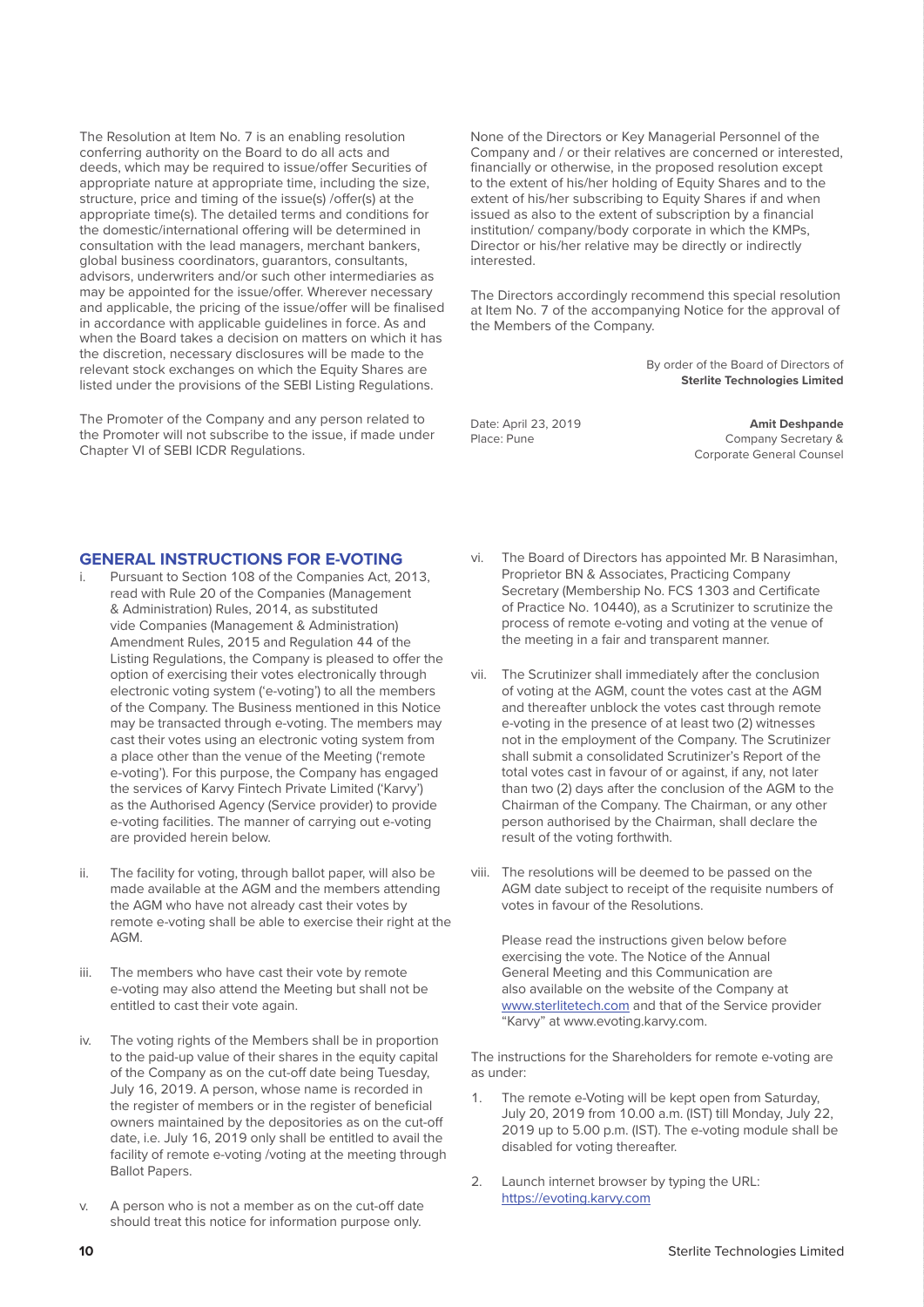

3. Enter the login credentials (i.e. User ID and password mentioned above). Your Folio No. /DP ID- Client ID will be your User ID. However, if you are already registered with Karvy for e-voting, you can use your existing User ID and password for casting your vote.

**User – ID** For Members holding shares in Demat Form: a) For NSDL : 8 Character DP ID followed by 8 Digits Client ID b) For CDSL :- 16 digits beneficiary ID For Members holding shares in Physical Form:- Event no. followed by Folio Number registered with the Company **Password** Your Unique password is printed in this communication/ or sent via email along with the Notice sent in electronic form. **Captcha** Enter the Verification code i.e. please enter the alphabets and numbers in the exact way as they are displayed for security

- 4. Please contact our toll free No. 1-800-34-54-001 for any further clarifications.
- 5. After entering these details appropriately, click on "LOGIN".

reasons.

- 6. You will now reach password change menu wherein you are required to mandatorily change your password. The new password shall comprise minimum 8 characters with at least one upper case (A-Z), one lower case (a-z), one numeric (0-9) and a special character (@,#,\$,etc.). The system will prompt you to change your password and update your contact details like mobile number, E-mail ID, etc. on first login. You may also enter a secret question and answer of your choice to retrieve your password in case you forget it. It is **strongly recommended that you do not share your password with any other person and that you take utmost care to keep your password confidential.**
- 7. You need to login again with the new credentials.
- 8. On successful login, the system will prompt you to select the E-Voting Event Number for Sterlite Technologies Limited.
- 9. On the voting page enter the number of shares (which represents the number of votes) as on the cut-off date under "FOR/AGAINST" or alternatively, you may partially enter any number of shares held, "FOR" and partially "AGAINST" but the total number of shares mentioned both "FOR/AGAINST" taken together should not exceed your total shareholding as on the cut-off date, as mentioned above. You may also choose the option "ABSTAIN" and the shares held will not be counted under either head.
- 10. Members holding multiple folios / demat accounts shall choose the voting process separately for each of the folios / demat accounts.
- 11. Voting has to be done for each item of the Notice separately. In case you do not desire to cast your vote on any specific item it will be treated as abstained.
- 12. You may then cast your vote by selecting an appropriate option and click on "Submit".
- 13. A confirmation box will be displayed. Click "OK" to confirm else "CANCEL" to modify. Once you confirm, you will not be allowed to modify your vote. During the voting period, Members can login any number of times till they have voted on the Resolution(s).
- 14. Corporate / Institutional Members (i.e. other than Individuals, HUF, NRI, etc.) are also required to send scanned certified true copy (PDF Format) of the Board Resolution / Authority Letter, etc., together with attested specimen signature(s) of the duly authorised representative(s), to the Scrutinizer at E-mail ID: AGM.sterlite.tech@karvy.com. They may also upload the same in the e-voting module in their login. The scanned image of the above-mentioned documents should be in the naming format "Corporate Name\_EVENT NO."
- 15. In case a person has become a member of the Company after dispatch of the AGM Notice but on or before the cut-off date i.e. Tuesday, July 16, 2019 may write to Karvy on the email id einward.ris@karvy.com or to Mr. Rajeev Kumar, Contact No. 040-67161524 at Karvy Fintech Private Limited, (Unit Sterlite Technologies Limited), Karvy Selenium, Tower B, Plot 31-32, Gachibowli, Financial District, Nanakramguda, Hyderabad - 500 032, requesting for the User ID and Password. After receipt of the same, please follow all the steps as from 1 to 7 as mentioned above to cast the vote.
- 16. Once the vote on a resolution is cast by a Member, the Member shall not be allowed to change it subsequently. Further, the Members who have cast their votes electronically shall not be allowed to vote again at the AGM.
- 17. In case of Members receiving physical copy of the AGM Notice by Courier [for Members whose email IDs are not registered with the Company/Depository Participant(s)]:
	- (i) User ID and initial password is provided in cover slip.
	- (ii) Please follow all steps from Sr. No. (1) to (7) as mentioned above, to cast your vote.
- 18. The Members who are entitled to vote but have not exercised their right to vote through remote e-voting may vote at the AGM through Ballot Papers.
- 19. In case of any query pertaining to e-voting, please visit Help & FAQ's section available at Karvy's website https://evoting.karvy.com or contact Mr. Rajeev Kumar, Contact No. 040-67161524 at Karvy Fintech Private Limited, Karvy Selenium, Tower B, Plot 31-32, Gachibowli, Financial District, Nanakramguda, Hyderabad – 500 032.
- 20. The Results declared along with the Scrutinizer's Report(s) will be available on the website of the Company (www.sterlitetech.com) and on Karvy's website (https://evoting.karvy.com) after communication of the same to BSE Limited and National Stock Exchange of India Limited.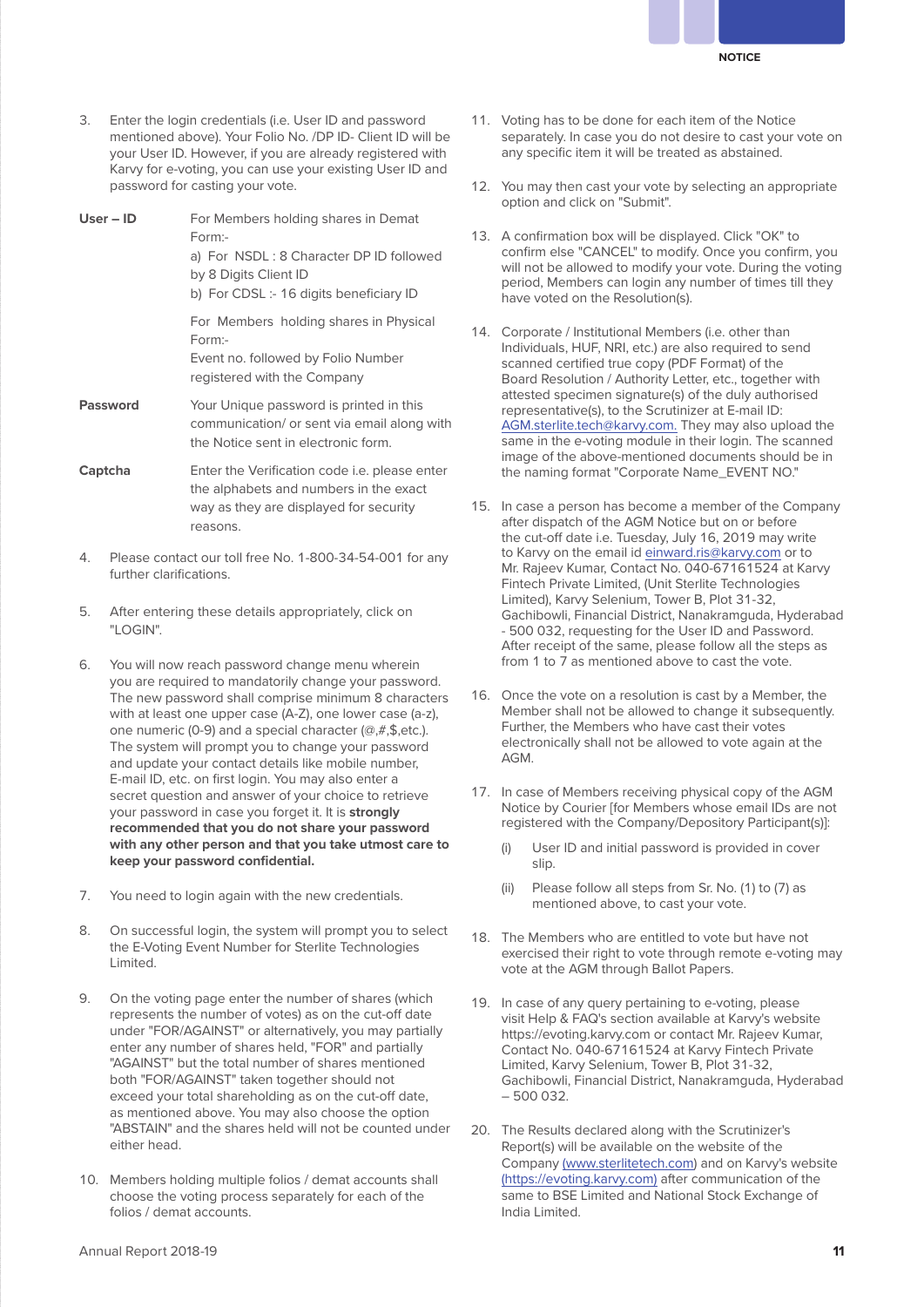

# **STERLITE TECHNOLOGIES LIMITED STERLITE TECHNOLOGIES LIMITED**

CIN - L31300MH2000PLC269261 CIN - L31300MH2000PLC269261 Regd. Office: E 1, MIDC Industrial Area, Waluj, Aurangabad, Maharashtra- 431 136, India Regd. Office: E 1, MIDC Industrial Area, Waluj, Aurangabad, Maharashtra- 431 136, India Email - secretarial@sterlite.com; Website – www.sterlitetech.com; Phone: +91 20 30514000; Fax: +91 20 30514113 Phone: +91 20 30514000; Fax: +91 20 30514113 iice. Lii, Milbe iiluustilai Alea, Waluj, Aurarigabau, Mariarashtia- 401 l<br>. Email - www.sterlitetech.com; Walutsin





## **Venue : Sterlite Technologies Limited Venue : Sterlite Technologies Limited**

 E1, MIDC Industrial Area, Waluj E1, MIDC Industrial Area, Waluj Aurangabad – 431 136 Aurangabad – 431 136 Maharashtra, India Maharashtra, India Phone no. 0240-2558400 Phone no. 0240-2558400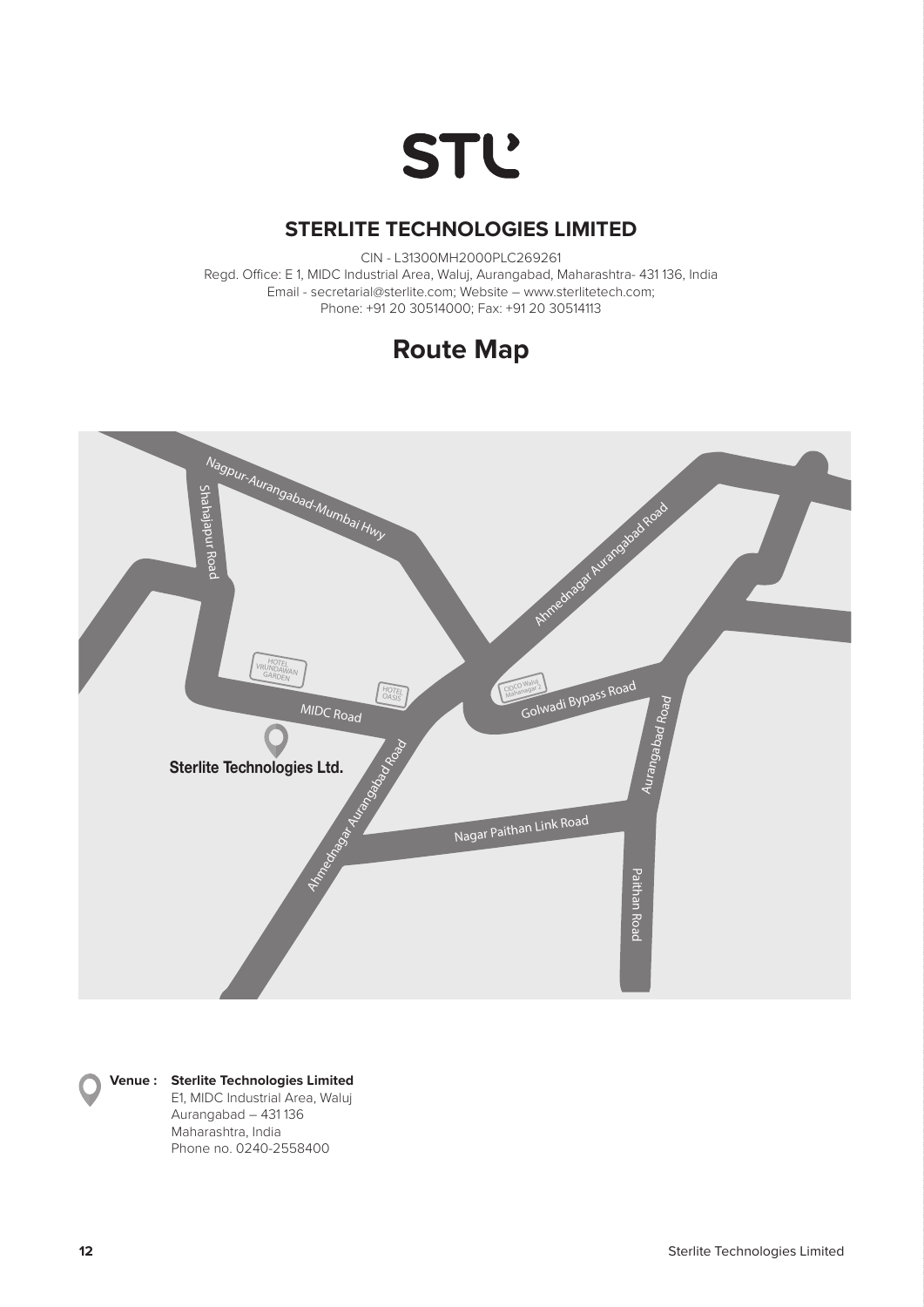| Registered Folio No./ DP ID No. / Client ID No.                                                                                                                                                                                                                                                                                                      |                    | Regd. Office: E 1, MIDC Industrial Area, Waluj, Aurangabad, Maharashtra- 431 136, India | Email - secretarial@sterlite.com; Website - www.sterlitetech.com;<br>Phone: +91 20 30514000; Fax: +91 20 30514113 | <b>STERLITE TECHNOLOGIES LIMITED</b><br>CIN - L31300MH2000PLC269261 |  |  |  |                                 |  |  |
|------------------------------------------------------------------------------------------------------------------------------------------------------------------------------------------------------------------------------------------------------------------------------------------------------------------------------------------------------|--------------------|-----------------------------------------------------------------------------------------|-------------------------------------------------------------------------------------------------------------------|---------------------------------------------------------------------|--|--|--|---------------------------------|--|--|
|                                                                                                                                                                                                                                                                                                                                                      |                    |                                                                                         |                                                                                                                   |                                                                     |  |  |  |                                 |  |  |
|                                                                                                                                                                                                                                                                                                                                                      |                    |                                                                                         |                                                                                                                   | Annual General Meeting - July 23, 2019                              |  |  |  |                                 |  |  |
|                                                                                                                                                                                                                                                                                                                                                      |                    |                                                                                         |                                                                                                                   |                                                                     |  |  |  |                                 |  |  |
|                                                                                                                                                                                                                                                                                                                                                      |                    |                                                                                         |                                                                                                                   |                                                                     |  |  |  |                                 |  |  |
| I certify that I am a Member / Proxy for the member of the Company.<br>I hereby record my presence at the ANNUAL GENERAL MEETING of the Company at the Registered Office of the Company<br>at E 1, MIDC Industrial Area, Waluj, Aurangabad, Maharashtra- 431 136, India, on Tuesday, July 23, 2019, at 11.00 a.m. IST.<br>Name of the Member / Proxy |                    |                                                                                         |                                                                                                                   |                                                                     |  |  |  | Signature of the Member / Proxy |  |  |
| Note - PLEASE COMPLETE THIS ATTENDANCE SLIP AND HAND IT OVER AT THE ENTRANCE OF THE MEETING HALL                                                                                                                                                                                                                                                     | (in BLOCK letters) |                                                                                         |                                                                                                                   |                                                                     |  |  |  |                                 |  |  |

 $\overline{\phantom{a}}$ 

 $\overline{\phantom{a}}$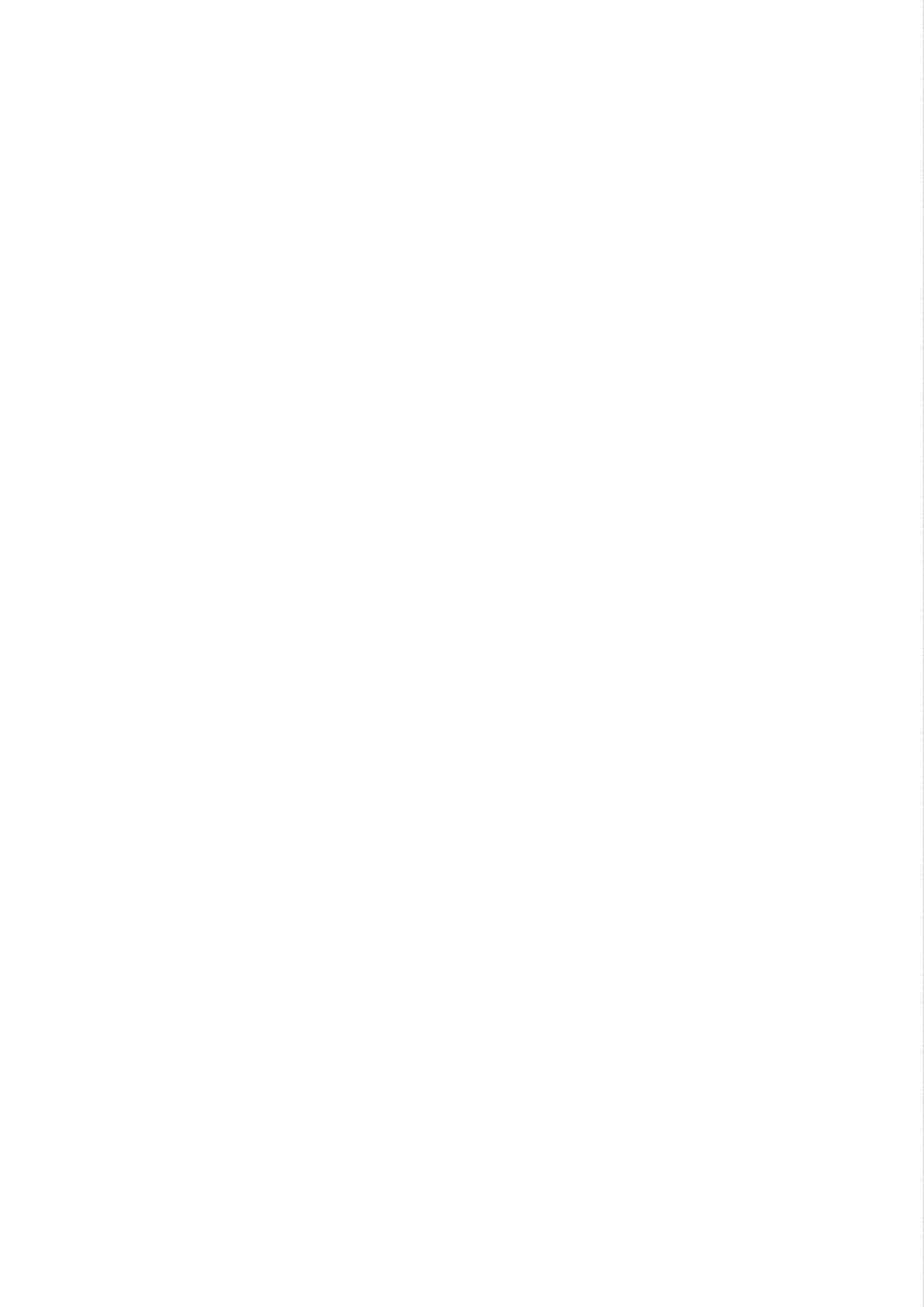**STL Proxy Form** **NOTICE**

[Pursuant to Section 105(6) of the Companies Act, 2013 and Rule 19(3) of the Companies (Management and Administration) Rules, 2014]

## **STERLITE TECHNOLOGIES LIMITED**

CIN - L31300MH2000PLC269261 Regd. Office: E 1, MIDC Industrial Area, Waluj, Aurangabad, Maharashtra- 431 136, India Email - secretarial@sterlite.com; Website – www.sterlitetech.com; Phone: +91 20 30514000; Fax: +91 20 30514113

|    | Name of the member(s)                                                                                                                                                                                                          |  |
|----|--------------------------------------------------------------------------------------------------------------------------------------------------------------------------------------------------------------------------------|--|
|    | Registered address:                                                                                                                                                                                                            |  |
|    | E-mail ID:                                                                                                                                                                                                                     |  |
|    | Folio No. /Client ID:                                                                                                                                                                                                          |  |
|    | DP ID:                                                                                                                                                                                                                         |  |
|    |                                                                                                                                                                                                                                |  |
|    | *I/We, being the member(s) of shares of the above named Company hereby appoint:                                                                                                                                                |  |
| 1. |                                                                                                                                                                                                                                |  |
|    | Address: Address: Address: Address: Address: Address: Address: Address: Address: Address: Address: Address: Address: Address: Address: Address: Address: Address: Address: Address: Address: Address: Address: Address: Addres |  |
|    |                                                                                                                                                                                                                                |  |
|    |                                                                                                                                                                                                                                |  |
|    |                                                                                                                                                                                                                                |  |
| 2. |                                                                                                                                                                                                                                |  |
|    |                                                                                                                                                                                                                                |  |
|    |                                                                                                                                                                                                                                |  |
|    |                                                                                                                                                                                                                                |  |
|    |                                                                                                                                                                                                                                |  |
| 3. |                                                                                                                                                                                                                                |  |
|    |                                                                                                                                                                                                                                |  |
|    |                                                                                                                                                                                                                                |  |
|    | Signature: the contract of the contract of the contract of the contract of the contract of the contract of the contract of the contract of the contract of the contract of the contract of the contract of the contract of the |  |
|    |                                                                                                                                                                                                                                |  |